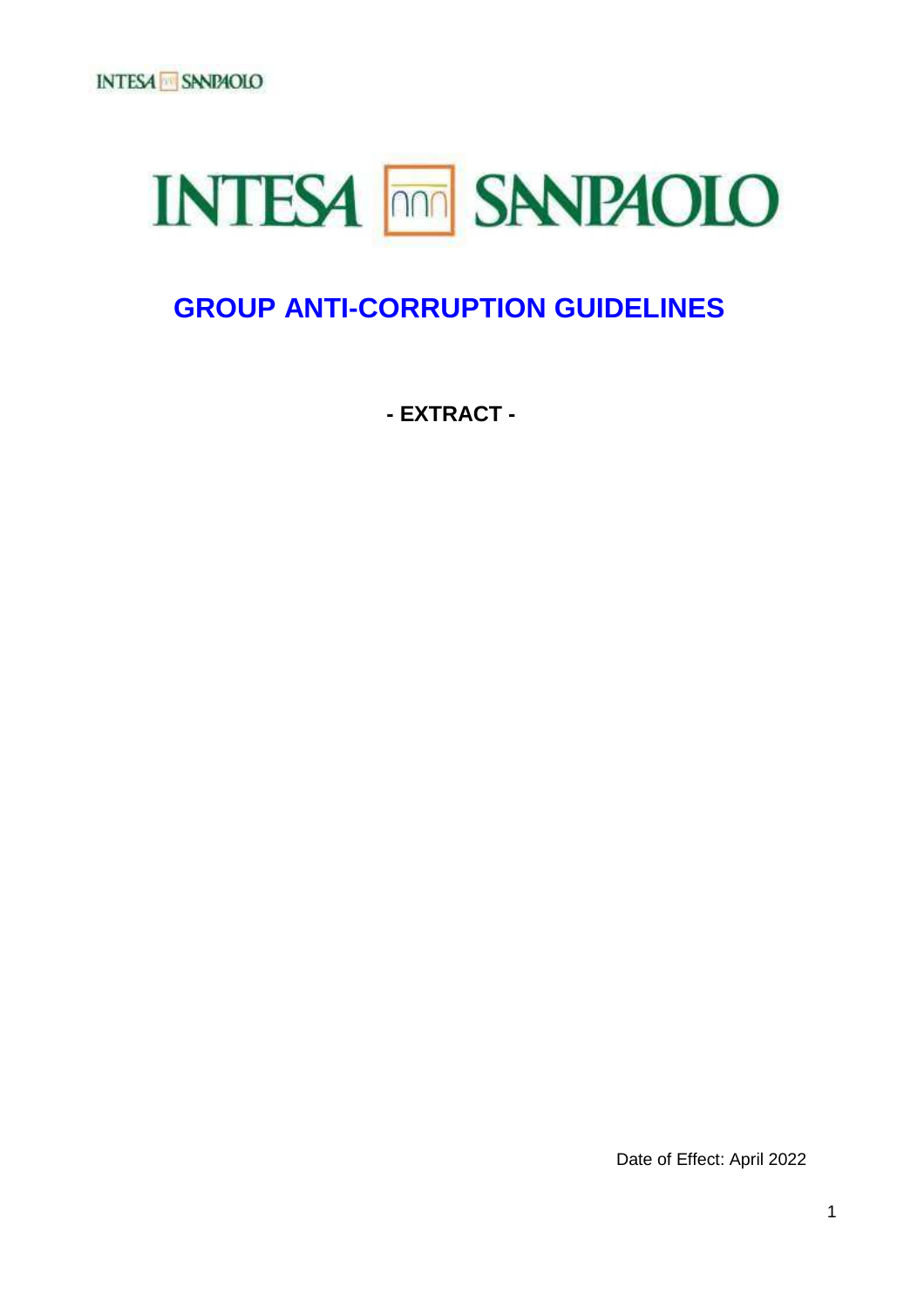# **INTRODUCTION**

The Intesa Sanpaolo Group (hereinafter the "Group") is committed to fighting corruption in all its forms, where corruption refers to the offering or acceptance, directly or indirectly, of money or other benefits capable of influencing the receiver, in order to induce or reward the execution of a function/activity or the omission thereof. It therefore covers both "active corruption" (offering) and "passive corruption" (acceptance), and the case that a public body is involved ("public corruption") as well as relations between private individuals ("private corruption"), whether corruption that is aimed at performance of an act that is a breach of one's own official duties ("direct corruption") or that which has as its purpose the performance of an act by one's office ("indirect corruption"), whether

"pre-existing corruption" or that which is "subsequent" to performance of the office duties.

These Guidelines identify the principles, identify the sensitive areas and define the roles, responsibilities and macro processes for managing the risk of corruption by the Group as part of its own business activities. Moreover, the Group, in the context of its active collaboration in the fight against corruption and in order to safeguard its image among all key stakeholders, monitors the operations in which it takes part as a mere executor of instructions from customers by making use of the anti-money laundering and terrorist financing risk control system, provided for the management of the obligations arising from Legislative Decree no. 231/2007.

These Guidelines are to be respected by the corporate officers and all the personnel of the Group. Also required to observe the principles contained in this document, if applicable, are the external stakeholders (suppliers, agents, consultants, professionals, business partners, self-employed or quasi-employees, etc.) that assist the Group in the execution of its activities (hereinafter "third parties").

# **1 REGULATORY FRAMEWORK**

# **1.1 External regulations**

The approach to combating corruption by the Group is guided by the fundamental principles contained in the applicable conventions as well as international best practices. In this framework the following references are of particular importance:

- Organization for Economic Cooperation and Development (OECD), "Convention on Combating Bribery of Foreign Public Officials in International Business Transactions", 1997; United Nations Organization "Convention Against Corruption", adopted by Resolution 58/4 of 31 October 2003;
- Council of Europe, "Criminal Law Convention on Corruption" and "Civil Law Convention on Corruption", 1999;
- EU Council, "Council Framework Decision 2003/568/JHA of 22 July 2003 on combating corruption in the private sector", 2003;
- The Wolfsberg Group, "Wolfsberg Anti-Corruption Guidance", 2011;
- International Chamber of Commerce, "ICC Rules on Combating Corruption", 2011;
- Transparency International, "Business Principles for Countering Bribery, a Multi-Stakeholder Initiative led by Transparency International", 2013;
- G-20, "2015-16 G20 Anti-Corruption Implementation Plan", 2014.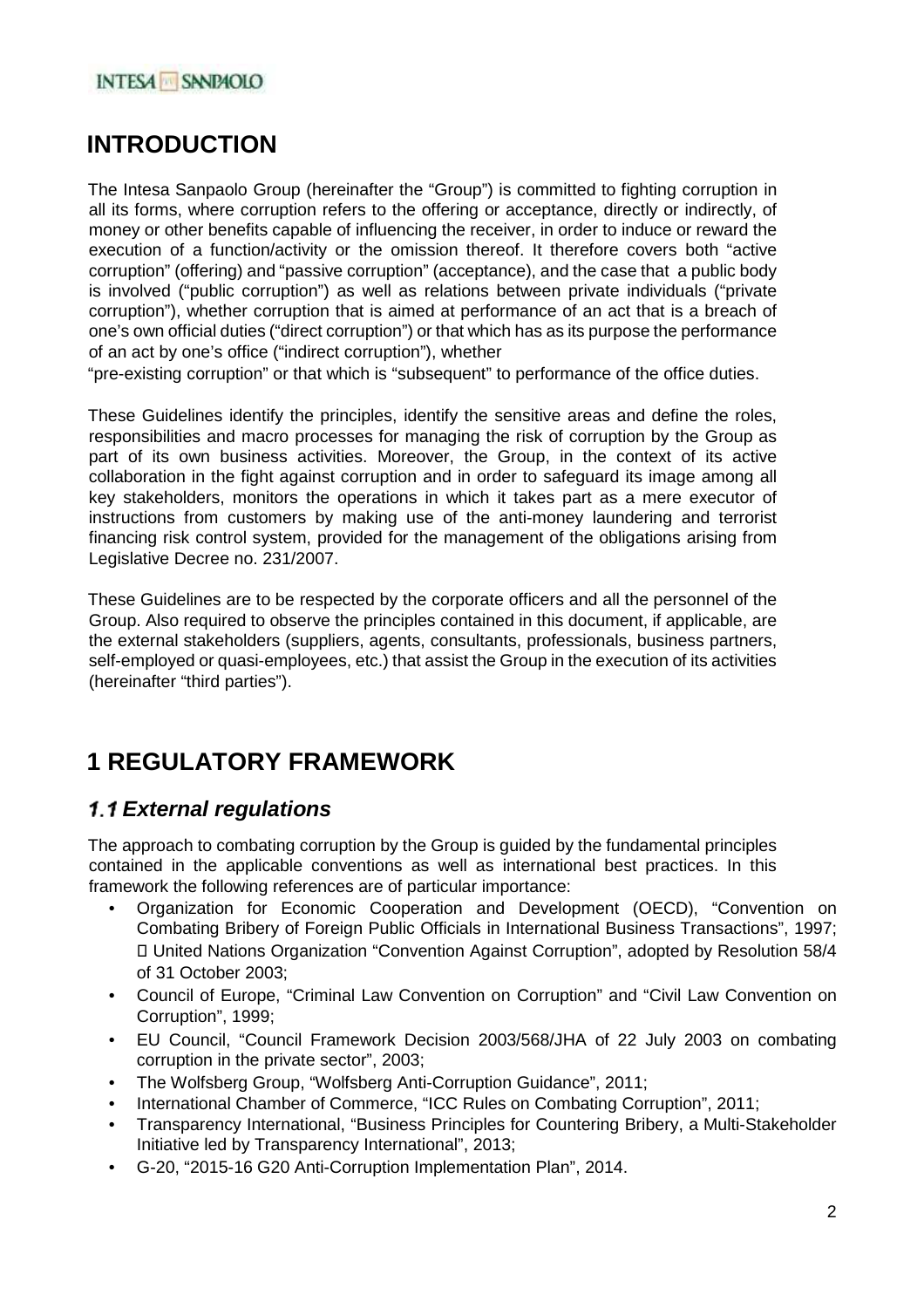The approach adopted also takes into account specific Italian legislation and in particular:

- Law no. 190 of 6 November 2012;
- Articles 318 "Bribery relating to the exercise of duties", 319 "Bribery relating to an act contrary to official duties", 319-ter "Bribery in judicial proceedings", 319-quater " Illegal influence to giving or promising benefits", 322 "Incitement to Bribery", 346-bis "Trafficking of illegal influences" of the Criminal Code;
- Articles 2635 "Corruption among private individuals" and 2635-bis "Instigation to corruption among private individuals" of the Italian Civil Code.

# **Internal Regulations**

This document also is part of the broader body of Group regulations in which the following are highlighted as related regulations:

- the Group Code of Ethics
- the Group Internal Code of Conduct
- the Organisational, Management and Control Model adopted by each Company pursuant to Legislative Decree 231/2001
- the Group Compliance Guidelines:
- the Administrative and Financial Governance Guidelines;
- the Group Procurement Guidelines
- the Group Rules on internal systems for reporting violations (whistleblowing).

# **2 GUIDING PRINCIPLES**

## **General principle of "Zero Tolerance"**

The Group carries out its activities with the aim of providing banking and financial services to its customers while observing the value of integrity, which is in turn applied to the principles of professionalism, diligence, honesty, fairness and responsibility. In line with these principles - and in keeping with the values and restrictions contained in the Group Code of Ethics, the Group Internal Code of Conduct and the Organisational, Management and Control Model adopted pursuant to Legislative Decree no. 231/2001 - the Group:

- shall not tolerate any kind of corruption, in any manner, shape or jurisdiction in which it should occur, even if such activities were to be possibly accepted, tolerated or not challenged in accordance with the regulations in the countries where the Group operates;
- shall not tolerate any conduct which has as its object the offer or acceptance of money or other benefit - directly or indirectly - with the aim of inducing or rewarding the performance of a task/activity or omission thereof. Such conducts are not tolerated even by reference to payments of small amounts in order to accelerate, promote or ensure the execution of a routine activity or one otherwise provided within the scope of the duties of the recipient (known as Facilitation Payments). Among the benefits that can't be granted are, for example, presents and services given free of charge (except for those provided as gifts, entertainment expenses and charities), the undue hiring of a person, the disbursement of credit under terms not compliant with the principles of sound and prudent management and, more generally, all transactions involving the generation of a loss for the Group and creating a profit for the recipient (e.g. unjustified cancellation of a debt position and/or applications of discounts or conditions which are not in line with market parameters).

Group personnel who are the recipients of, or become aware of, a request or offer of money or other benefits, formulated by anyone, aimed at fulfilment or omission of a function/activity, must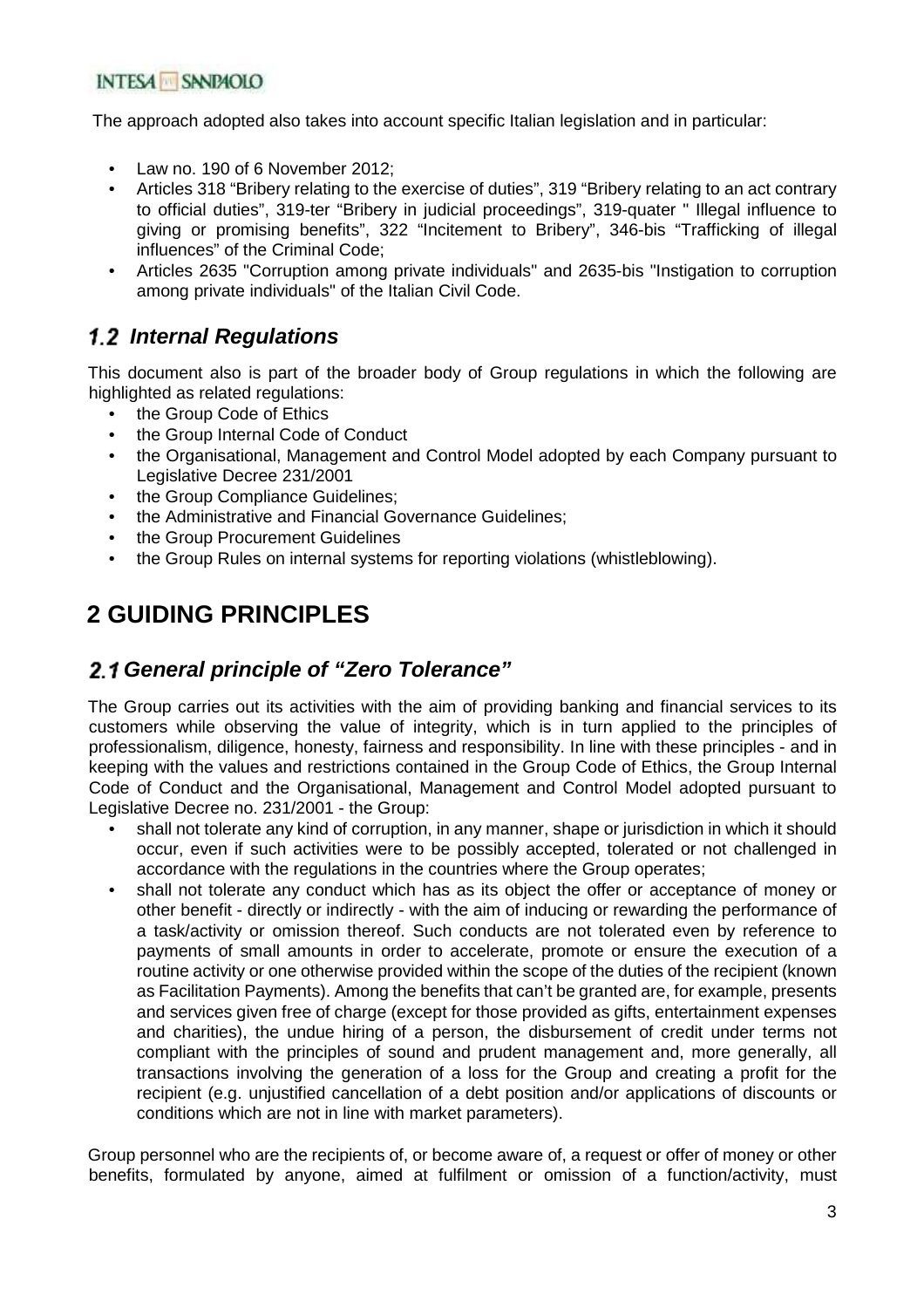#### **INTESA SNRAOLO**

immediately report it to their direct superior; the latter in turn has an obligation to transmit the report received to the Company's Anti-Corruption Manager and to the Internal Auditing Department for appropriate evaluation of the case. It retains the possibility to use the reporting systems required by "Group rules on internal systems for reporting violations (Whistleblowing)" and the Organisational, Management and Control Model pursuant to Legislative Decree no. 231/2001.

The Group's personnel who are involved in a corrupting act or facilitate conduct or act in a manner not in compliance with legal provisions and/or these Guidelines, shall be subject to disciplinary action as provided for by the rules and contractual provisions governing the specific employment relationship. The type and extent of the penalties are defined, in accordance with applicable legislation, by taking into account the degree of carelessness, unskilfulness, negligence, fault or intent of the behaviour linked to the action/omission, while also taking into account any recidivism, as well as the work performed by the person concerned and their functional position, together with all the other special circumstances that may have characterised the act.

Similarly, with reference to external parties, the Group shall end any kind of relationship with third parties which - in their relations with the Group companies - act in violation of the legislation on the fight against corruption, including these Guidelines, as required by specific clauses included in contracts, without prejudice to reserving the right to seek compensation if such conduct should cause material damage to the Group.

Any violations by components of administrative or control bodies within the Group companies are analysed by the membership body in order to undertake initiatives deemed appropriate in relation to this case, in accordance with local regulations.

The penalty system is independent of the commencement, conduct and definition of any possible criminal prosecution, because the principles and rules set out in these Guidelines have been defined by the Group independently from any criminal offences that the prohibited conduct may determine.

# **Areas at greatest risk**

The Group has identified, from the relevant international standards, the following areas in which there is a greater risk of, or which may be instrumental to the commission of, corrupting behaviour:

- gifts and entertainment expenses;
- charity donations and sponsorships;
- relationships with third parties (suppliers and others who collaborate with the Group);
- purchase, management and disposal of investments and other assets; hiring of staff;
- purchase, management and sale of real estate.

In these areas, in order to ensure the implementation of the general principle of "zero tolerance" against corruption, all Group companies in Italy and abroad must follow, in the management of operational processes, the following general rules:

- separation of duties by adequately allocating responsibilities and establishing appropriate authorisation levels in order to avoid functional overlaps or operating allocations that concentrate activities on a single person;
- clear and formalised allocation of powers and responsibilities, expressly indicating the limits of those powers and consistent with the duties assigned and positions covered within the organisational structure;
- appropriate procedures for performing the activities:
- traceability of the acts, operations and transactions through an appropriate paper or electronic trail;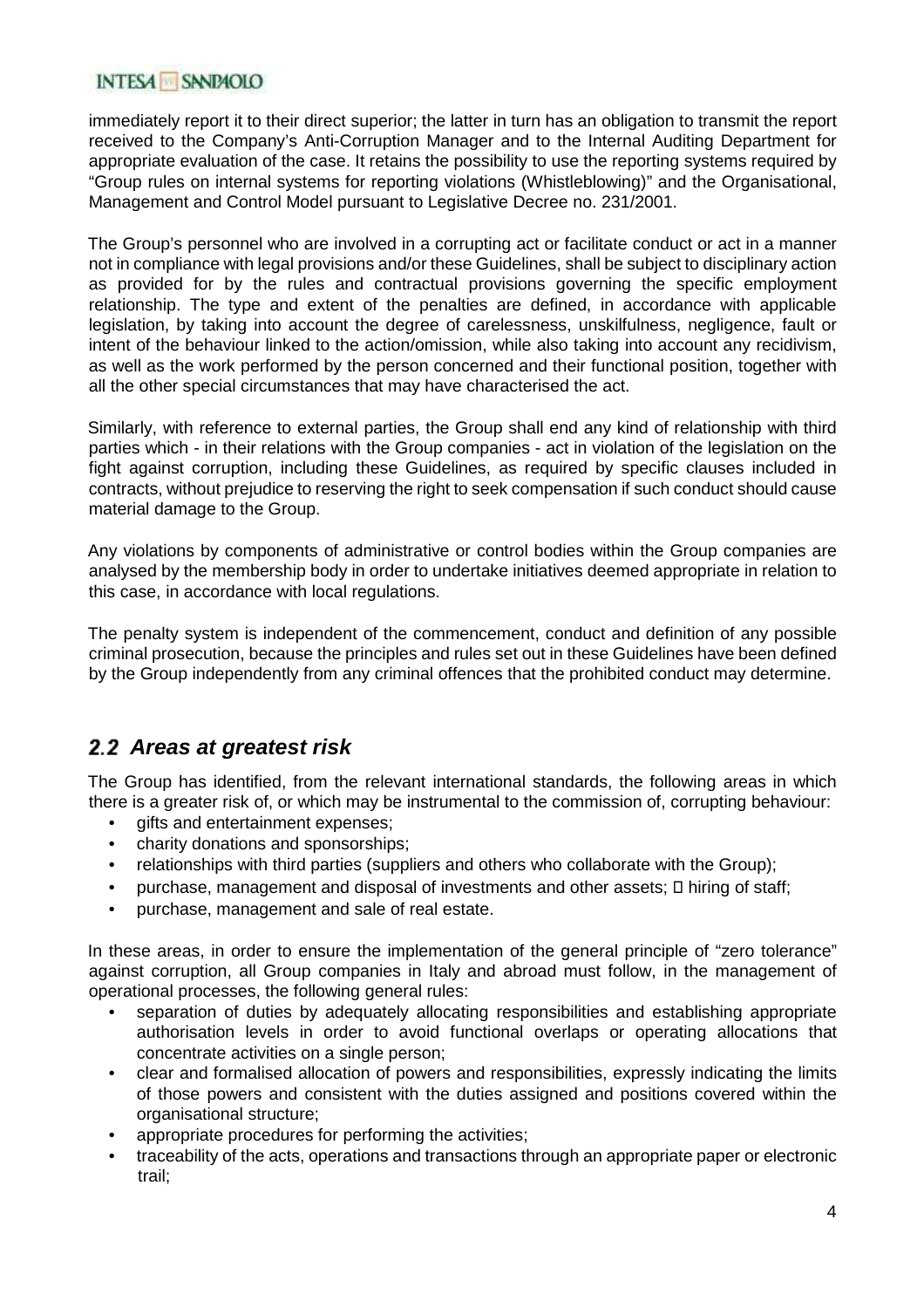- decision-making processes linked to preset objective criteria (e.g.: the company keeps registers of approved suppliers, objective staff assessment and selection criteria are in place, et cetera);
- control and supervisory activities on company transactions are in place and traceable.

For effective anti-corruption activities it is also essential to respect the administrative and accounting procedures and those relating to internal controls regarding financial flows, so as to ensure that payments and transactions are accurately recorded and reflected in the books and records of the company concerned. To this end, the Group has defined organisational rules and controls as well as specific Administrative and Financial Governance Guidelines, to ensure a true and fair view of the equity, economic and financial results from management operations.

Finally, in the areas for which the risk of corrupting behaviour is particularly sensitive, the Group, as a further preventive measure, considers staff turnover in relations with third parties.

## **2.2.1 Gifts and entertainment expenses**

The Group does not tolerate the use of free gifts and representation expenses in order to influence the independence of judgement of the recipient or in any way induce them to confer favours and, therefore, it is forbidden:

- to distribute gifts, promise or grant benefits of every kind that can be interpreted as exceeding the normal practice of commercial and/or institutional courtesy, or as a means used in order to obtain favourable treatment in the performance of any function and/or activity connected with the Group;
- to accept for themselves or for others any gifts exceeding a modest value or any other benefit that falls outside the ordinary practice of commercial and/or institutional courtesy or otherwise is aimed at compromising independence of judgement and fair practice.

Acts of commercial and/or institutional courtesy of modest value refers to gifts or any other benefits (e.g. invitations to sporting events, shows and entertainment, free tickets, etc.), coming from or destined to the same person/institution, that do not exceed the value of €150 in a calendar year. Any gifts or other benefits exceeding the value of €150 may be permissible in exceptional cases, taking into account the profile of the donor and/or recipient, and in any event within reason, with authorisation from their hierarchical superior at least equivalent to Head Office or Regional Department or equivalent from the corporate structure.

The amount limits set on an annual basis for gifts and other benefits shall not apply to entertainment expenses related to events and forms of welcome and hospitality (including lunches, receptions and dinners), which involve the participation of corporate officers and staff of the Group, as long as they are strictly related to business or institutional relationships and are reasonable with respect to commonly accepted practices.

Under no circumstances may gifts consist of money. The gifts and other benefits distributed by the Group to the same person/entity must be reconciled as far as possible to company standards (branded gifts, gift catalogue).

In any case, the following minimum standards must be observed:

- gifts and entertainment expenses must be covered by specific internal regulations governing the roles, responsibilities and spending entitlements;
- gifts and entertainment expenses must be properly monitored (with indication of their nature and purpose, recipient, type and value of gift/expense, authorisation if necessary); monitoring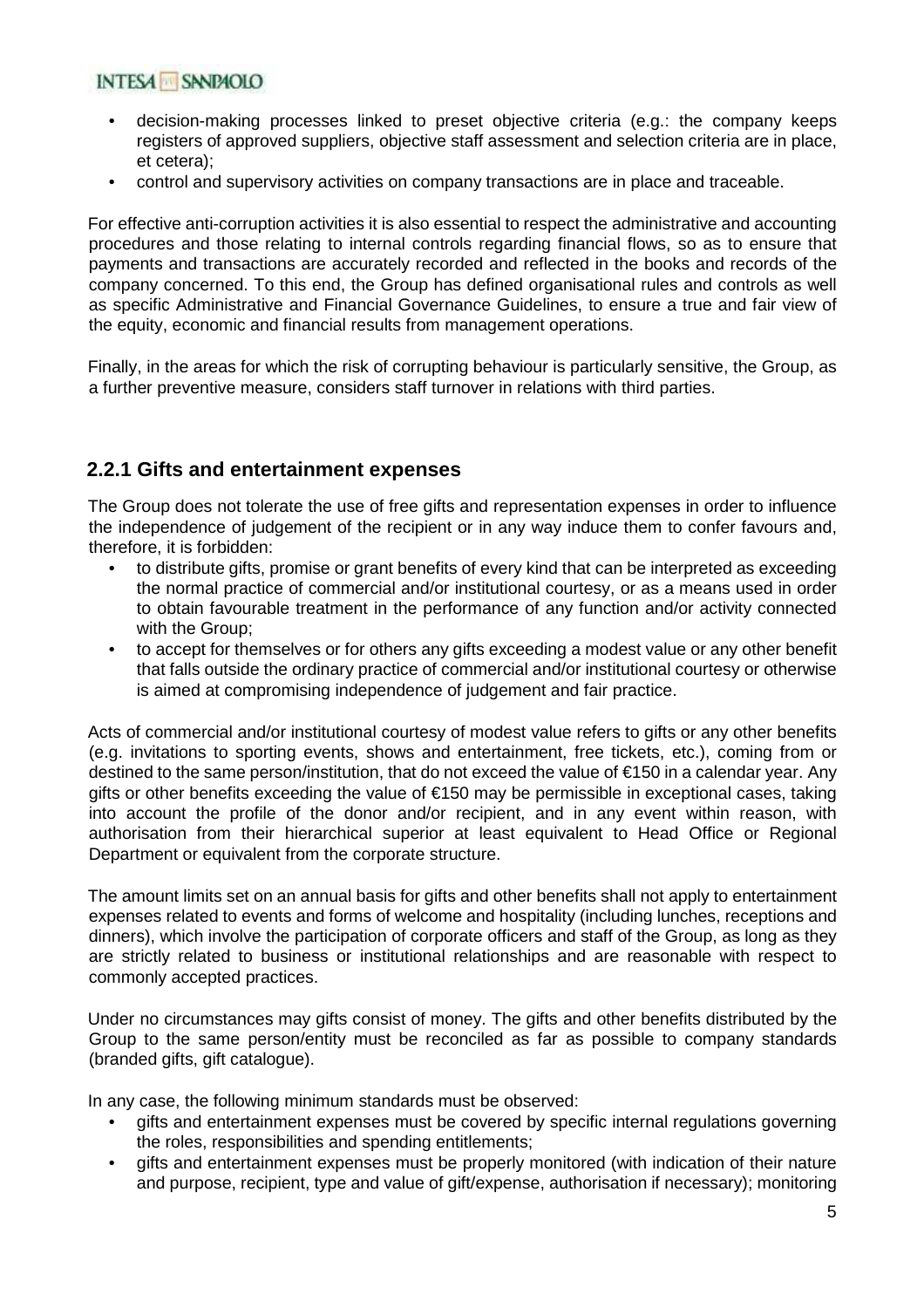is not required in the case of gifts or other benefits received by corporate officers or employees of the Group coming from the same person/institution which do not exceed the value in a calendar year of €150.

## **2.2.2 Charity donations and sponsorships**

The Group does not use charity donations and sponsorships aimed at obtaining favourable treatment and thus, in such activity, works in a transparent and accountable manner, by adopting procedures to prevent potentially corruptive conduct.

In any case, the following minimum standards must be observed:

- charity donations and sponsorships must be covered by specific internal regulations governing the roles, responsibilities and spending entitlements;
- disbursements by way of charity donations or sponsorship may only have as beneficiaries those institutions properly constituted in accordance with the law and whose activities are not contrary to the ethical principles of the Group; in the case of charities, such institutions may not be for-profit;
- any sponsorship initiatives may not simultaneously be subject to disbursements as charity donations;
- likewise, no charitable contributions or sponsorships may be given to political parties and movements and their subsidiary organisations, trade unions and welfare associations (patronati), clubs (e.g. Lions, Rotary, et cetera), recreational associations and groups, private schools, private schools legally equivalent to public schools and/or legally recognised schools, except for particular initiatives of special social, cultural or scientific value; which must be approved by the company's Anti-Corruption Manager;
- due diligence must be carried out on the beneficiary institution aimed at:
	- analysing the type of institution and the purpose for which it was created;
	- checking the reliability and reputation of the beneficiary institution, with particular attention to criminal records and/or charges;
	- verifying whether the beneficiary institution meets the requirements for operating in accordance with the provisions of applicable law;
	- identifying any risks which may be associated with the beneficiary;
- the beneficiary institution must formally commit to respect the applicable anti-corruption legislation and the principles contained in these Guidelines;
- all disbursements must be approved by the units that are empowered/authorised for this purpose, in accordance with the current system of powers and delegation;
- disbursements may be recognised only on a current account held by the beneficiary institution; it is not permitted to make payments in cash, in a country other than that of the beneficiary institution or to a party other than the same;
- monitoring must be ensured of the initiatives and the archiving, including telematic or electronic format, of all the documentation relating to the obligations undertaken within the framework of the management of charity donations and sponsorships (nature and purpose, checks carried out, approval process, mode of disbursement), so as to allow reconstruction of the related reasons and responsibilities.

#### **2.2.3 Relationships with third parties (suppliers and others who collaborate with the Group)**

The Group establishes relationships with third parties – suppliers, agents, consultants, professionals, business partners, the self-employed, quasi-employees or other parties who shall assist the Group for the implementation of its activities (including social initiatives) – on the basis of assessments of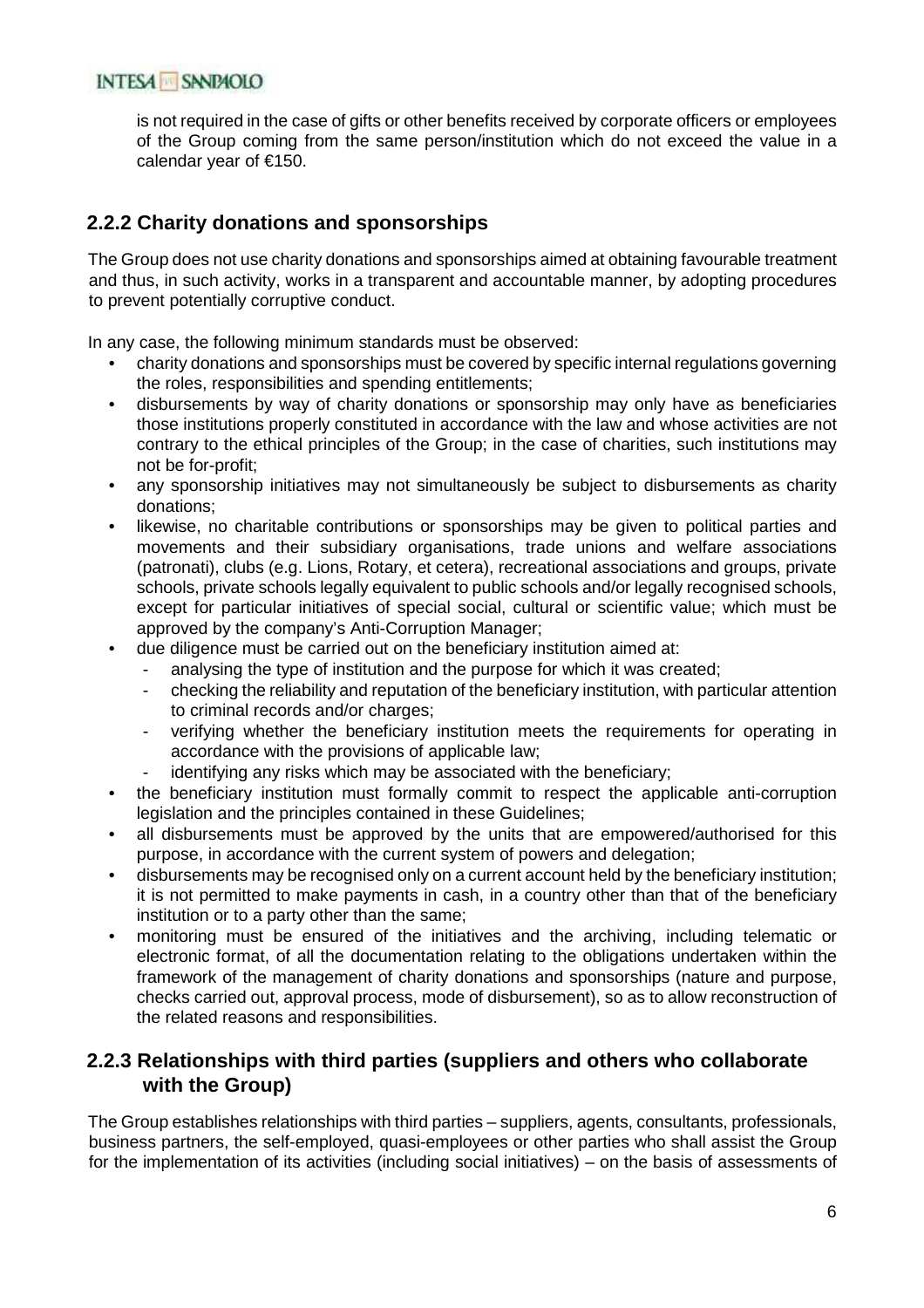professionalism, competence, competitiveness and integrity, and acts with the utmost fairness in these relationships, adopting procedures aimed at preventing potentially corrupting conduct.

In any case, the following principles must be observed:

- the start of the relationship must be preceded by due diligence aimed at:
	- identifying, in the case of companies, the chain of control, its beneficial owners and persons who perform management and control activities as well as its economic/financial situation;
	- checking the reliability and reputation of the third party, with particular attention to criminal records and/or charges; in the case of companies, legal entities and associations, the check must be made with respect to their beneficial owners and those who perform management and control activities;
	- determining the capabilities and experience required for the execution of the contract;
	- verifying whether the third party meets the requirements for operating in accordance with the provisions of applicable law;
	- identifying any risks which could be associated with the third party;
- the contract that governs the relationship must contain a commitment from the third party to comply with the applicable anti-corruption legislation and the principles contained in the present Guidelines, with the Group being entitled, in the event of default, to demand early termination of the relationship and compensation for any damage;
- the contract that governs the relationship must contain a commitment from the third party to report to the Company's Anti-Corruption Manager any request for money or other benefits, received by the third party, by whoever made, or of which it has become aware, aimed at the performance or omission of a function/activity in relation to the performance of the contract;
- payments must be made exclusively on an account held by the third party account holder which preferably should be opened with a Group bank. In the event of opening accounts with the Group, the due diligence obligations relating to the chain of control, the beneficial owners, the persons that perform management and control activities and the reputation of the third party as defined above, are considered to be waived;
- it is not permitted to make payments in cash or payments in a country other than that where the third party is based or to a party other than the latter.

As regards the purchasing procedures of goods and services and the assignment of professional duties (e.g. legal, tax, technical, labour law, administrative, organisational consulting, brokerage, agency or other similar mandates, etc.), the following additional minimum standards must be met:

- procurement processes for goods, services and professional services must be covered by specific internal regulations governing the roles, responsibilities and spending entitlements;
- approval of the purchase request, supplier selection, conclusion of the contract and issue of the order shall be exclusively carried out by persons specifically empowered under the existing power and delegation system,
- the choice of the suppliers of goods and services and of freelance professionals is made from lists of suppliers selected on the basis of criteria identified in the internal set of rules, through a tender or otherwise through the acquisition of additional offers; internal regulations identify in which cases it is possible to depart from this principle due to specific needs and with justified reasons (such as specific consulting assignments and legal services); due diligence process is mandatory anyway;
- any subcontracting of supplies of services/activities to third parties shall be contractually conditional on prior approval by the Bank structure which signed the contract;
- to authorise the payment of the invoice/parcel is up to the individuals vested with the relative spending authority and must be supported by a certificate regarding the quality of the supply/performance of the contractual terms and the consequent adequacy of the amount requested; in any case it is not permitted to make payments that are not adequately justified in the context of the contractual relationship;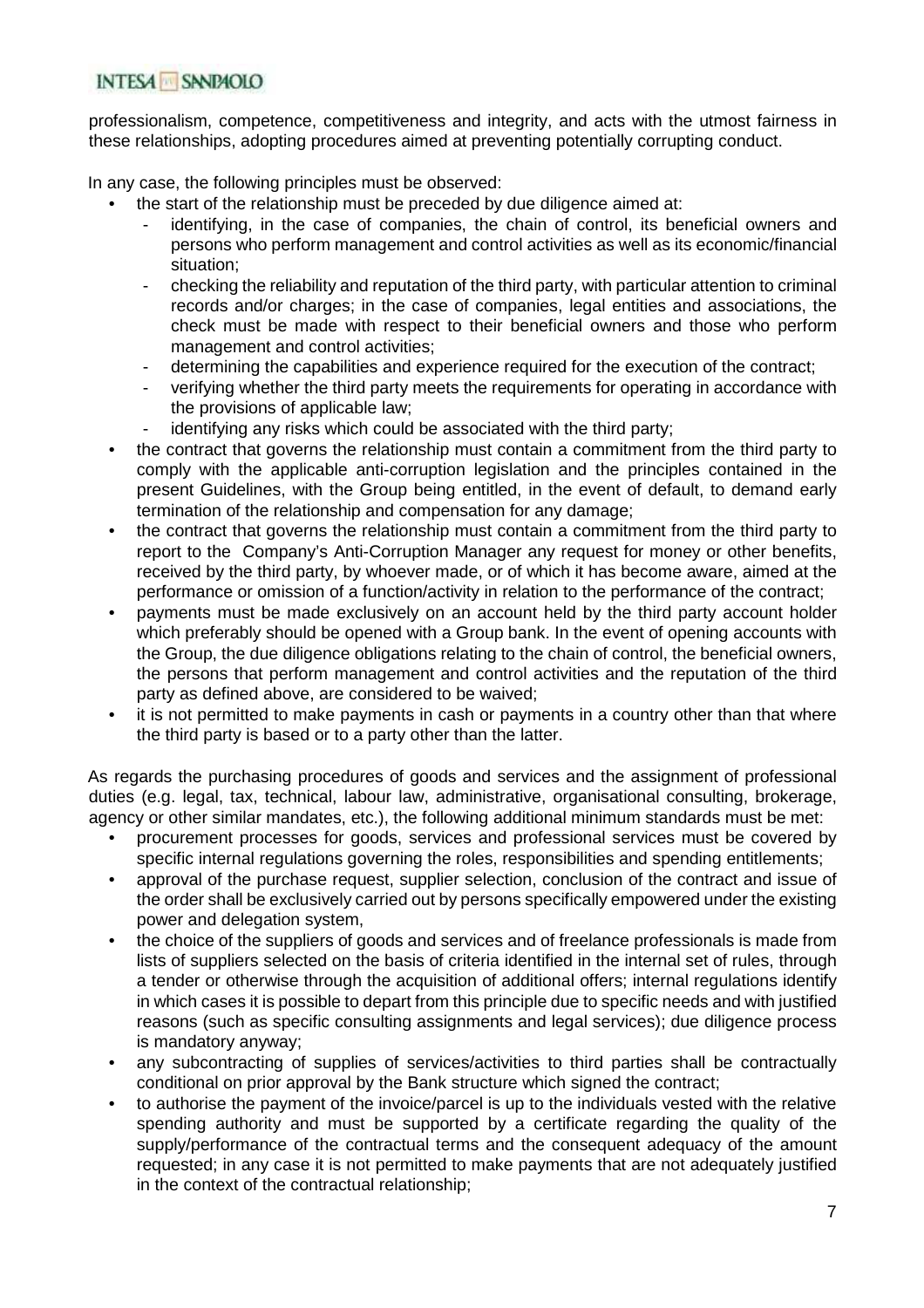#### INTESA SANDAOLO

- the activities relating to the different phases of the process must be carried out by different and clearly identifiable persons, and must be supported by a maker and checker mechanism;
- the monitoring of activities must be guaranteed (with particular reference to the rationale for the selection of the supplier of goods and/or services or the professional as well as the relevance and adequacy of expenditure) as well as the archiving, including telematic or electronic format, of all documentation inherent to the obligations undertaken within the framework of the process of procurement of goods, services and professional services, in order to allow the reconstruction of the reasons for the choices and the related responsibility.

### **2.2.4 Purchase, management and disposal of investments and other assets**

The Group does not tolerate non-transparent behaviour, designed to obtain or grant preferential treatment, as part of the purchase, management and disposal of investments (direct or indirect, qualified or unqualified in the share capital of other companies and other forms of investment similar) as well as other assets (for example non-performing loans, business units, assets and legal relationships identified as a block). This principle, in particular, affects the following areas:

- examination of the feasibility of the transaction and/or identification of business opportunities;
- management of pre-contractual relationships and performance of activities preliminary to the signing and execution of contracts:
- management of procedures linked to the purchase, management and sale of investments and other assets.

In any case, the following minimum standards must be observed:

- processes for the purchasing, management and sale of investments and other assets must be covered by specific internal regulations governing the roles, responsibilities and spending powers;
- appropriate levels of authorisation must be assigned, with the identification, within the power and delegation system, of parties who can exercise the authorisation and/or negotiating powers in the pre-contractual, contractual and management stage of relationships;
- due diligence must be carried out on investment enterprises and the counterparty, according to criteria similar to those adopted for third parties;
- the activities relating to the different phases of the process must be carried out by different and clearly identifiable persons, and must be supported by a maker and checker mechanism;
- monitoring of activities must be guaranteed as well as the archiving, including telematic or electronic format, of all the documentation in order to allow reconstruction of the related reasons and responsibilities.

# **2.2.5 Hiring of staff**

The Group provides for the adoption of staff hiring methods based on fairness and excluding any favouritism. In this context, the Group operates in a transparent and documented manner, by adopting procedures to prevent potentially corrupting conduct.

In any case, the following minimum standards must be observed:

- the recruitment process must be subject to specific internal regulations governing the roles, responsibilities and spending powers;
- the recruitment process must be centralised within a dedicated unit, which assesses the needs of the requesting units in line with the budget and internal development plans,
- the selection must be made from a list of potential candidates, except for qualified specialist personnel, protected categories, or of figures destined to managerial positions;
- the selection shall be supported by the collection, including by electronic means or otherwise, of standardised homogeneous information, required to define the profile of each candidate;